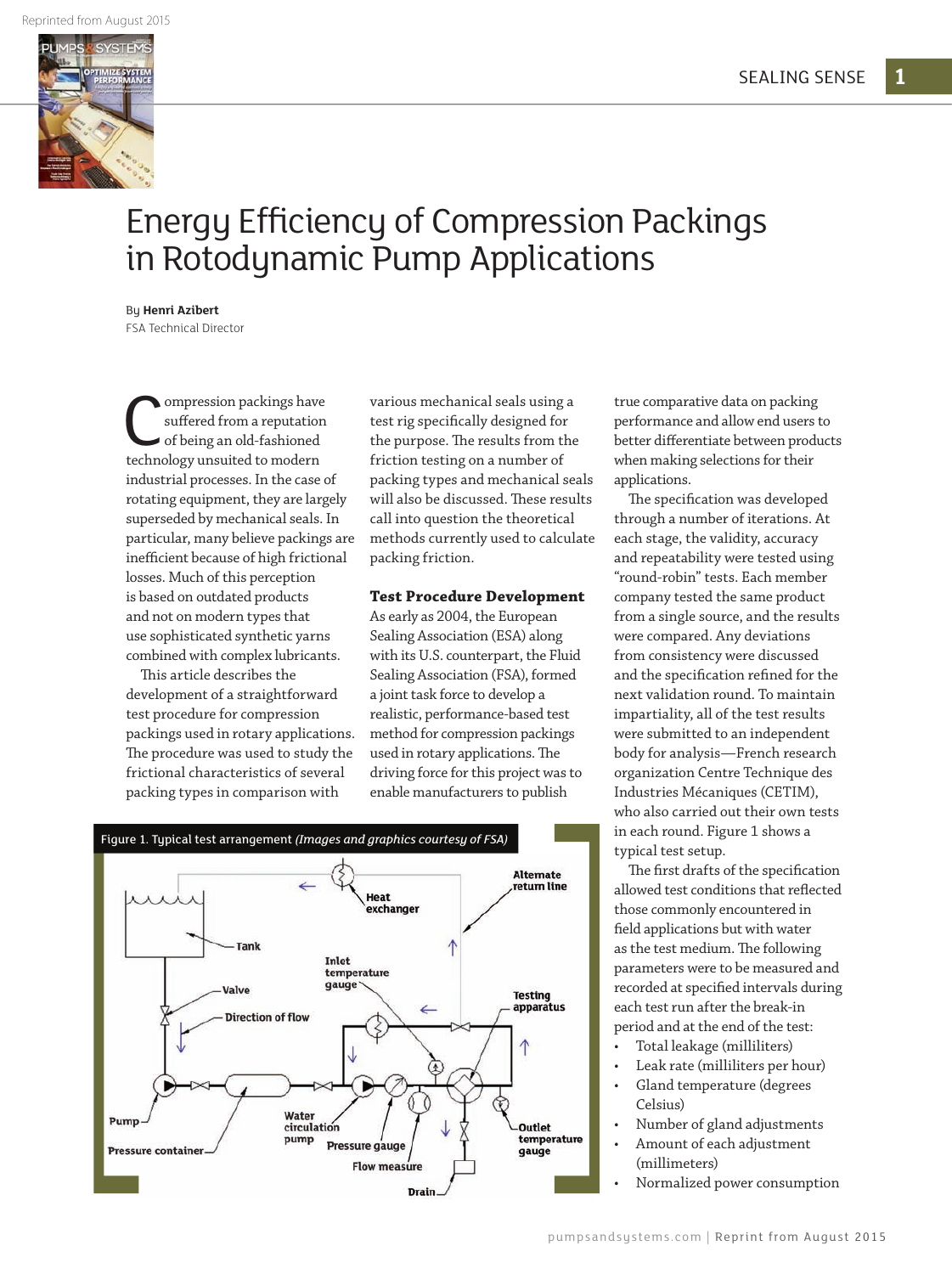(watts per millimeter squared) Leakage from the static outer side (gland) and the dynamic inner side (shaft) was recorded separately.

For the first series of tests, the packing selected was one of known good performance and of material and construction typically used by all of the participating manufacturers. A graphite/ expanded polytetrafluoroethylene (ePTFE) cross-plaited packing was selected, and test packings were manufactured by one manufacturer from the same batch of yarn to suit each of the participants test rigs.

The general trends from these early tests provided composite results for 12 tests at six test facilities under the same conditions of 6 bar pressure for 100 hours at different speeds. While consistency within each individual laboratory was satisfactory, the variation between them was substantial. The specification was, therefore, refined to better control the test conditions and procedures, and the importance of the initial fitting of the packing and the break-in period was emphasized.

Three leakage classes were introduced to allow for differing target leakage levels depending on the criticality of the intended application area of the packing.

- $L1 =$  less than or equal to 5 milliliters per minute (ml/min)
- $L2 =$  less than or equal to 15 ml/min
- L3 = less than or equal to 30 ml/min

Gradually, other packings were tested and eventually a final specification was reached. Figure 2 shows results from testing a graphite/ePTFE packing under the final specification conditions, with good repeatability of results.

The final specification was

issued and is freely available to download from the FSA website. The specification was also put forward to CEN Technical Committee TC 197 – 'Pumps' to be adopted as a full European Standard. This was approved, and TC 197/WG 3 has prepared a Final Draft EN 16752 Centrifugal pumps- Test procedure for seal packings, which is currently going through the standardization approval process and should see final publication in 2015.

## **Power Consumption**

While the final test procedure produced good correlation of results in terms of packing leakage, temperature and post-test packing condition, the one performance aspect that continued to cause debate was frictional level and power consumption. Throughout the round-robin test program the results reported for frictional torque or absorbed power showed significant variability, partly because of the different methods used to measure it.

This uncertainty about packing friction is concerning, because the generally accepted wisdom is that packings are inefficient in terms of power consumption. But little research has been conducted on the more sophisticated products currently available that use exfoliated graphite, ePTFE, aramid and other synthetic yarns and modern lubricant systems.

To obtain definitive information on packing friction, the joint ESA/FSA Technical Task Force commissioned CETIM to carry out a follow-up project. It consists of the design and manufacture of a dedicated test rig to carry out testing in accordance with the procedure, including highly accurate systems to directly measure the frictional force of the packing alone.

## **Test Rig**

The test rig is designed to test both compression packings and mechanical seals so direct comparison can be made under the same conditions (see Image 1, page 98). A torque meter is used to record the mechanical seal or packing friction on the shaft. Measurements of torque,



## Figure 2. Results from round-robin 5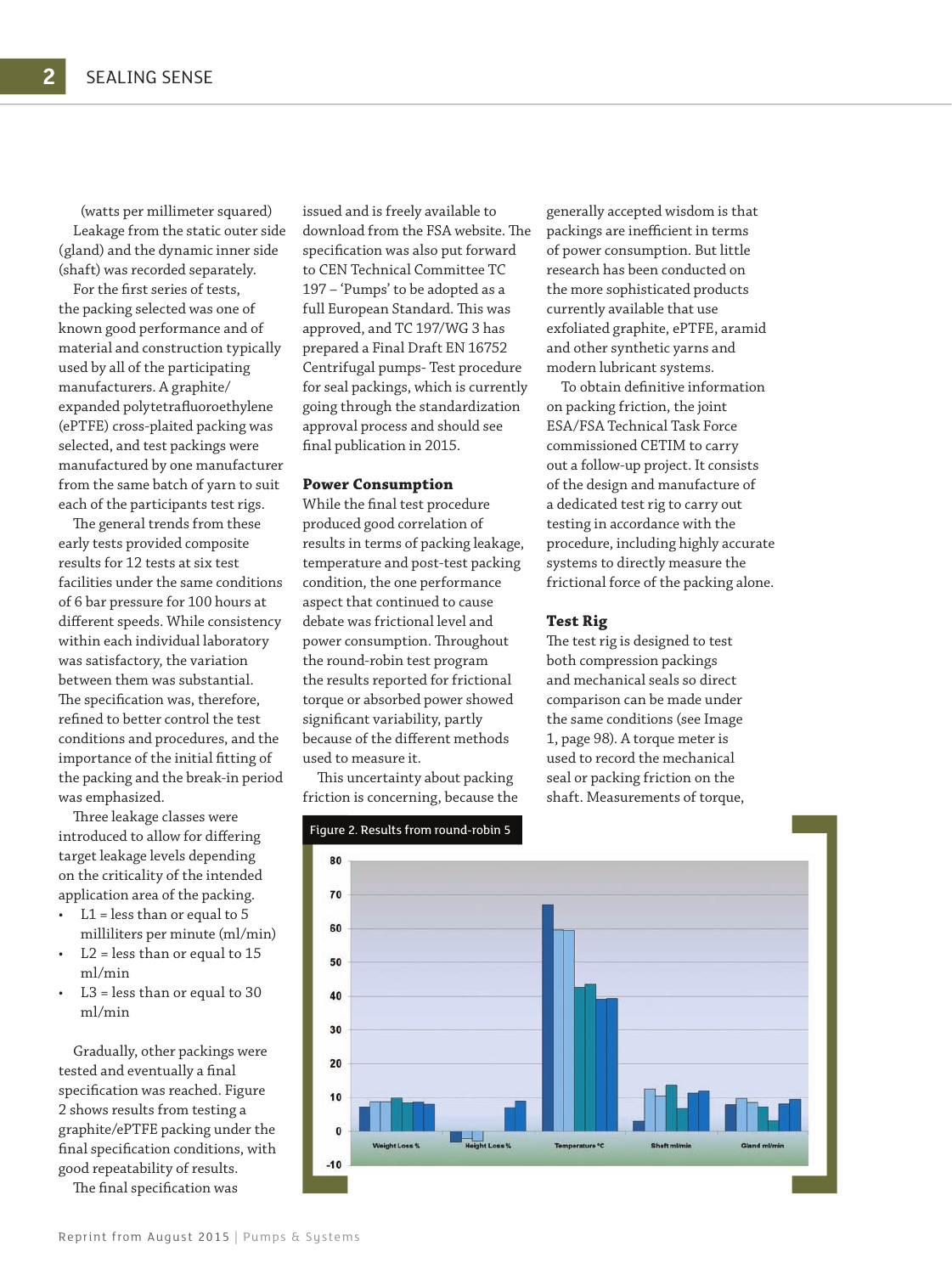temperature and leakage levels are recorded, and the instrumentation permits continuous monitoring of all parameters throughout the test.

## **Initial Testing**

After initial trials to validate the equipment functionality and accuracy of the monitoring devices, the first tests were carried out on the same graphite/ePTFE packing that had been widely used during the earlier test program.

Testing was conducted at different rotational speeds and pressures, with varying target leak rates. For direct comparison, a typical unitized, single-spring elastomer bellows mechanical seal was also tested under a range of conditions. It is an unbalanced mechanical seal with carbon graphite versus chromium oxide seal faces.

The measured torque is plotted for different water pressures, in the case of the packing with the associated shaft leak. During these tests, the gland leak rate was of the same order of magnitude as that of the shaft.

These results were unexpected. The figures for packing were much lower than predicted and were of the same order of magnitude as, and generally lower than, the mechanical seal. Of course, a degree of leakage must be tolerated when using packings, and the lubrication afforded by the leaking fluid will reduce the friction. But even when the leak rate is extremely low, as in the case at 6 bar and 1500 rpm, the friction recorded was the same as that for the mechanical seal at a lower pressure.

Rigorous checks were carried out to ensure the accuracy of the results. In particular, the measurement range of the torque meter was revised to ensure accuracy at these much lower torque levels, and it

was verified that the torque levels measured for mechanical seals were generally in line with the manufacturer's published data.

## **Further Tests**

A further series of tests was carried out on two other packing types and four mechanical seal variants. The packings were a lubricated natural ramie fiber, which would normally be used where higher leakage would be acceptable, and a synthetic aramid yarn packing.

The mechanical seals were one unbalanced and two balanced component seals and a cartridge balanced seal. They were chosen to represent a cross section of commonly used designs. These featured carbon graphite versus silicon carbide seal faces. This face combination is typically chosen for its low coefficient of friction. The designs had different balance ratios, and two had a composite narrow seal face and the other two had a monolithic narrow seal face.

All tests in this sequence were carried out at 6 bar pressure. The comparative results are shown in Figure 3.

Some of the results for the mechanical seals were unexpected. The unbalanced mechanical seal showed lower torque than the balanced O-ring pusher seal. The difference can most likely be explained by the fact that the face profiles are different for the composite seal face of the balanced seal than the monolithic design of the unbalanced seal.

Typical thermal deflections are different for these variations in design. The composite faces tend to have a divergent profile with outside contact, while the monolithic face tends to have a convergent profile with good fluid penetration between the faces. The pressure

drop between the seal faces is different, leading to higher effective hydraulic closing forces for the outside contact than for the inside contact. Different spring loads for the designs, which are difficult to set accurately in component seals, would also have a significant impact on contact pressure.

This illustrates two major points. First, specific designs have specific characteristics, and broad classifications are not sufficient to evaluate the power consumption of one type of design. Second, the pressure drop between the sealing interface is critical in determining the actual power consumption of the sealing device. This should be considered with packing and mechanical seals.

The packing friction compares favorably with all of the mechanical seal variants. These unexpected results have led to a reconsideration of the traditional methods for



Image 1. Friction test rig